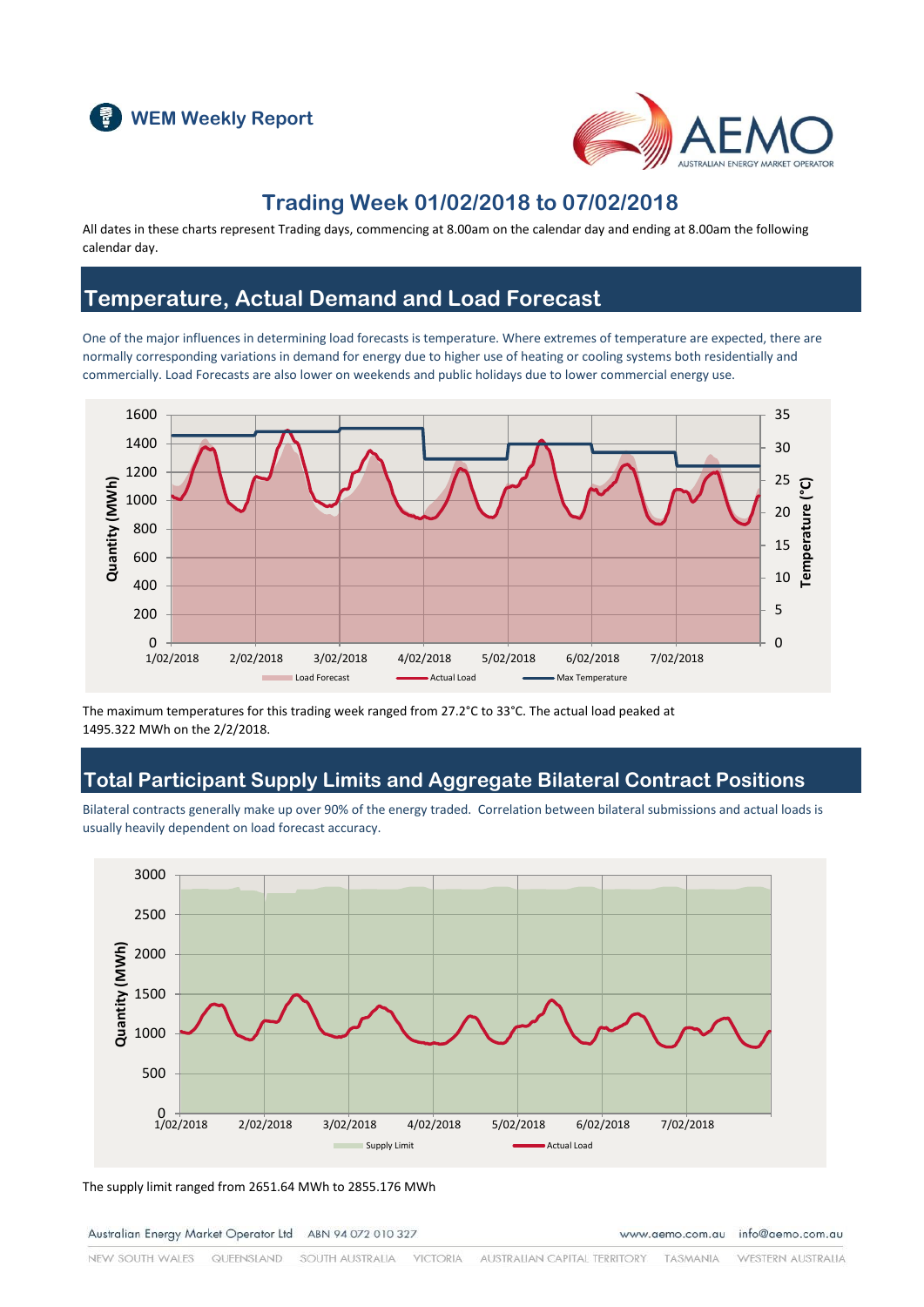## **Net Balancing Market Trades**

Bilateral contracts and STEM trading are generally based on the forecast energy requirements of Participants. When the forecast requirements are higher or lower than the actual requirements for a day, this Market energy must be bought and sold in the balancing mechanism. This graph shows the estimated net balancing trades.



The majority of the balancing activity this week occurred within Balancing Demand. The maximum balancing demand for the week reached 297.31 MWh on the 2/2/2018. The maximum balancing supply for the week reached -30.256 MWh on the 6/2/2012.

# **Total Traded Energy**

This chart represents a comparison between the total net energy that is traded in Bilateral Contracts, the STEM and the balancing mechanism. Balancing Supply represents cases in which the total contract position is greater than the demand and customers must supply energy back to balancing. Balancing Demand represents cases in which the total contract position is less than the demand and customers must purchase energy from balancing.



Total balancing supply equalled -148.461 MWh whereas total balancing demand equalled 30400.709 MWh. The Total STEM Traded quantity was 8093.29 MWh, with the STEM Clearing Quantity ranging between 1.026 MWh and 93.323 MWh.